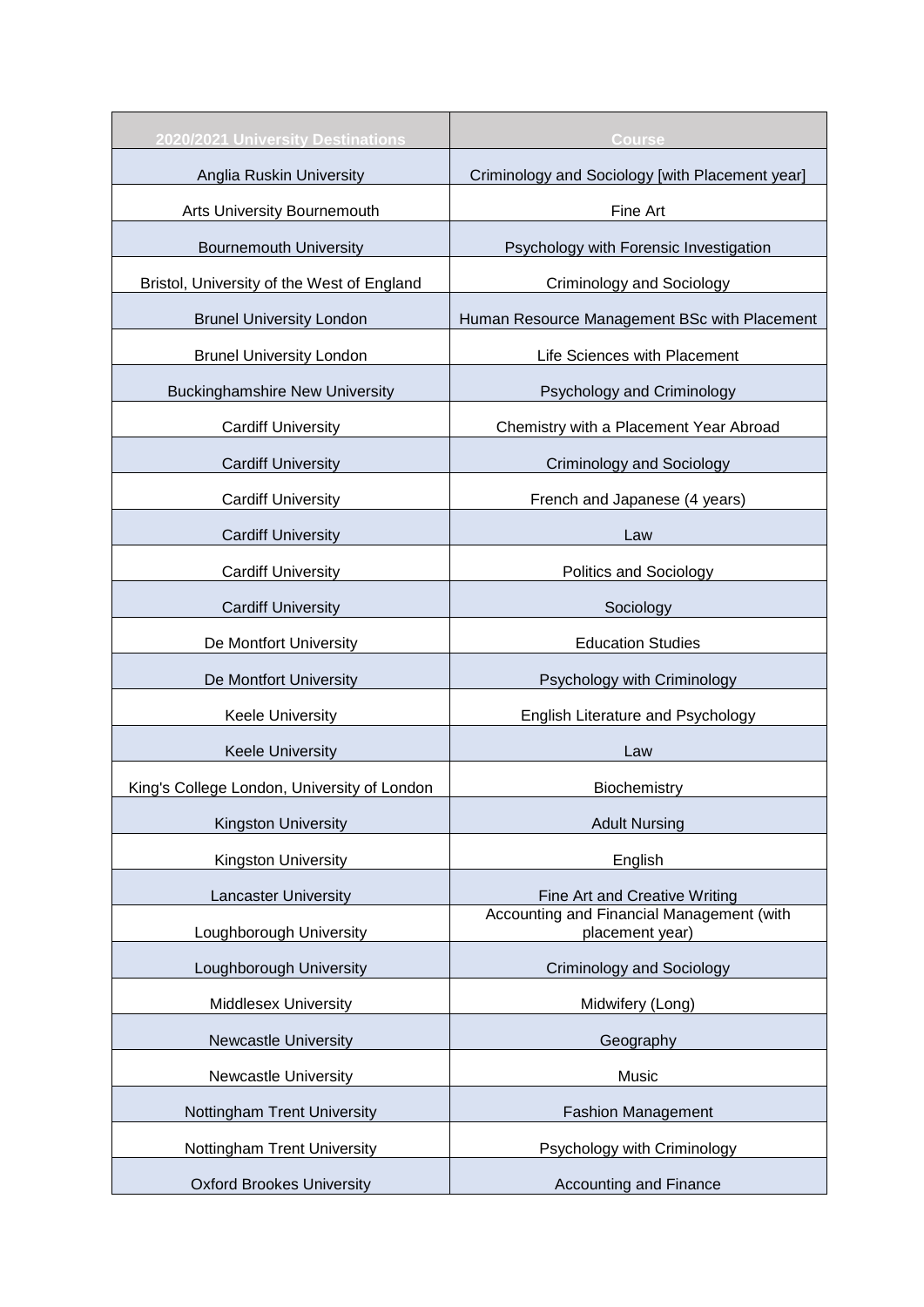| <b>Oxford Brookes University</b>       | Architecture                                             |
|----------------------------------------|----------------------------------------------------------|
| <b>Oxford Brookes University</b>       | Foundation in Law                                        |
| <b>Oxford Brookes University</b>       | Law                                                      |
| <b>Oxford Brookes University</b>       | Midwifery                                                |
| <b>Oxford Brookes University</b>       | Nursing (Adult)                                          |
| <b>Oxford Brookes University</b>       | Primary Teacher Education (Campus-based) 3<br>years      |
| <b>Oxford Brookes University</b>       | Primary Teacher Education (Campus-based) 3<br>years      |
| Royal Holloway, University of London   | Computer Science with a Year-in-Industry                 |
| Royal Holloway, University of London   | English                                                  |
| Royal Holloway, University of London   | English and Drama                                        |
| Royal Holloway, University of London   | Law with International Relations                         |
| St George's, University of London      | <b>Biomedical Science</b>                                |
| St George's, University of London      | <b>Biomedical Science</b>                                |
| Swansea University                     | Geography                                                |
| Swansea University                     | Mechanical Engineering with a Foundation Year            |
| <b>Swansea University</b>              | Politics and International Relations                     |
| Swansea University                     | Psychology                                               |
| <b>UCL (University College London)</b> | Anthropology with a Year Abroad                          |
| University of Aberdeen                 | <b>French and Politics</b>                               |
| University of Bath                     | Architecture (with placement)                            |
| University of Bath                     | Economics                                                |
| University of Bath                     | International Politics & Language (Mandarin<br>beginner) |
| University of Birmingham               | <b>Ancient History</b>                                   |
| University of Birmingham               | International Relations with Spanish (4 years)           |
| University of Birmingham               | Modern Languages (4 years)                               |
| University of Birmingham               | Sociology and Criminology                                |
| University of Bristol                  | History                                                  |
| University of Bristol                  | Medicine - MBChB Standard entry (5 years)                |
| University of Bristol                  | Neuroscience                                             |
| University of Cambridge                | History                                                  |